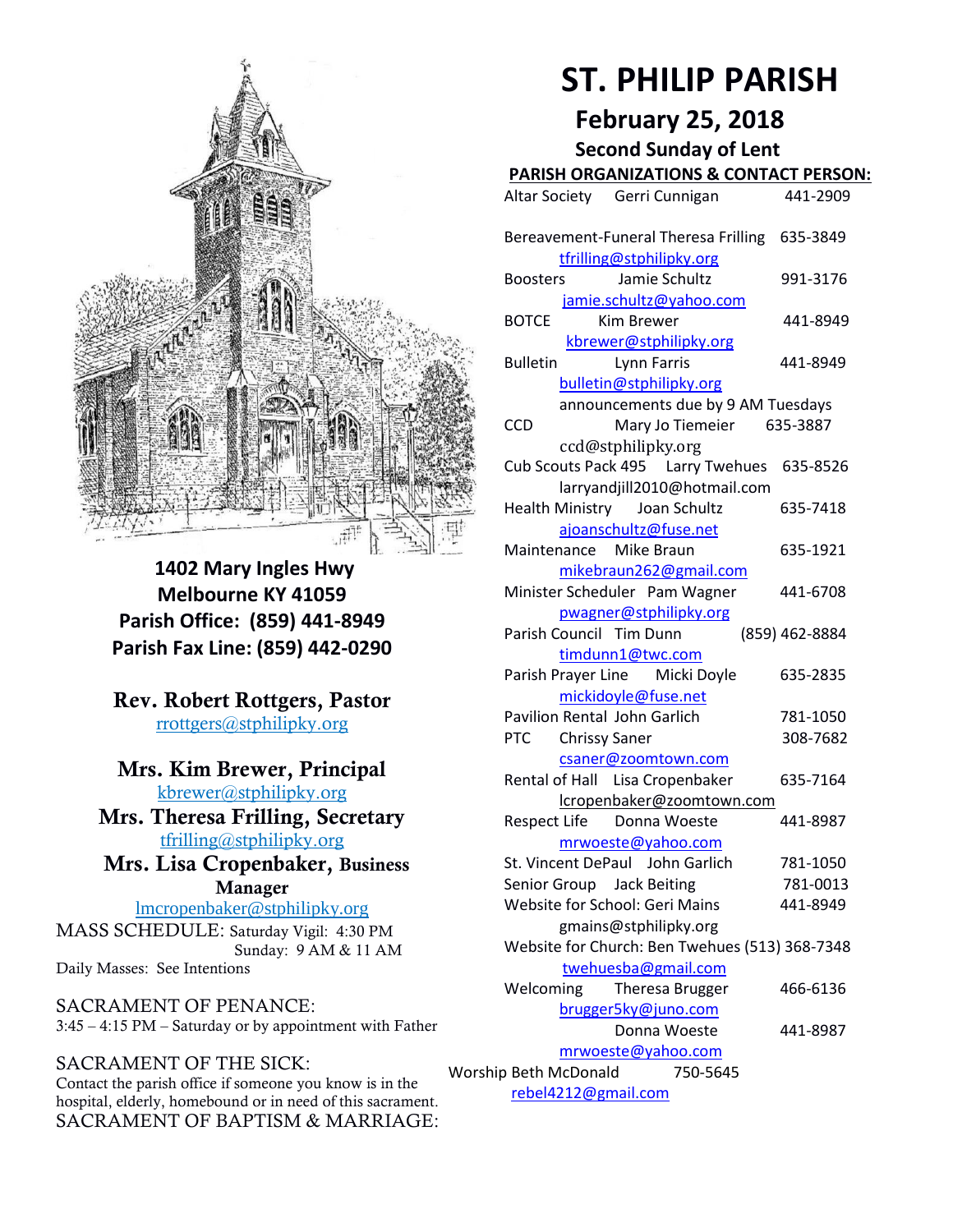## **MASS INTENTIONS:**

#### **Saturday, February 24**

4:30 PM Special Intention (HW) 6:00 PM Len Kopowski

#### **Sunday, February 25**

9:00 AM Bill & Lucas Twehues 11:00 AM Edward Lutz Loretta & William Burkhardt

#### **Tuesday, February 27**

7:00 PM Living & Deceased of St. Philip Parish

#### **Wednesday, February 28**

8:30 AM Rev. John W. Cahill

#### **Friday, March 2**

8:30 AM Norbie Frilling

#### **Saturday, March 3**

4:30 PM Sister Mariam Hauser SCN

#### **Sunday, March 4**

9:00 AM Carol Miller 11:00 AM Fred Thiel

# **STEWARDSHIP**

Collection from February  $18^{th}$ : \$4,430.00 Utility: \$355.00 Endowment: \$200.00 Norbert Frilling Fund: \$60.00 THANK YOU FOR YOUR GENEROSITY!

#### *OTHERS FIRST – FEBRUARY:*

Still time! Please help us support the Ronald McDonald House. Their top five needed items are: AAA batteries, feminine hygiene products, toothpaste, hand soap & umbrellas. Please fill up our wicker basket in the side vestibule with these gifts. Thank you.

## *OTHERS FIRST - MARCH:*

March is *Respect Life Month* and at St. Philip we will be collecting diapers, wipes and sleepers (Size 0-12 months) for the New Hope Center. They offer hope, help and healing through a range of compassionate services, including abortion alternatives for families experiencing untimely pregnancies. All donations can be placed in the wicker basket in the side vestibule. Thank you.

#### **ALTAR SOCIETY MEMBERS:**

Our next meeting will be Thursday, March  $1<sup>st</sup>$  at 7:00 p.m. Please join us in the parish center.

## **AND, ST. PHILIP SCHOOL PRESENTS…..**

*The Snow White Variety Show*! The performance schedule is Friday, March  $2^{nd}$  at 7:00 p.m. and Saturday, March  $3^{rd}$  at 6:00 p.m. Adults only \$6; children 6-18 only \$4; children under five are free.

#### **HOSEA HOUSE UPDATE:**

Last Sunday, we served 160 meals. I want to thank all those who helped make the casserole, desserts and served the meal. It was a remarkable witness in the community of God's love in such a tangible way. Just to give you an idea, our total cost for the dinner was \$202.00. This means each meal costs just \$1.26. The only donated items are the desserts. They also have a milk grant, but we do provide another option, usually lemonade or punch. Thank you so much for all your help. Our next dinner will be April 8<sup>th</sup>. Our annual yard sale, which covers the cost of the food purchased for the dinners, will be May  $19<sup>th</sup>$ . Please mark your calendars and gather your treasures to donate the day before the sale in the conference room of the parish center. Thank you again for supporting this wonderful ministry. Theresa Brugger

#### **BBHS FIRST FRIDAY MASS:**

Please feel free to join us on Friday, March  $2^{nd}$  at 6:45 a.m. in the St. Francis of Assisi Chapel. A light breakfast will be available following the Mass.

#### **CATHOLIC ORDER OF FORESTERS:**

Our euchre tournament will be held on March 3<sup>rd</sup> at St. Joe's (Cold Spring) in their activity center. It will start at 7:00 p.m. Doors will open at 6:00 p.m. and you must be registered by 6:30 p.m. This will benefit Rose Garden Mission. Please call 35.3388 for reservations.

## **LENT: A CALL TO TRANSFORMATION:**

A presentation by Sister Margie Verhoff, CDP will be on March  $3^{rd}$  from  $9.00 - 11.30$  a.m. It will be held at St. Anne Province Center in Melbourne. Please call Anna Miller (859.282.7965) for more information and to register. A continental breakfast will be served and a free will offering will be accepted.

#### **ST. PHILIP PRODUCT SURVEY:**

Our product survey is scheduled for Wednesday, March  $7<sup>th</sup>$  from 3:00 – 7:00 p.m. in the parish center. We need 100 people to participate. The survey only takes 10-15 minutes of your time and the PTC makes close to \$1,000 profit. Please see insert in this week's bulletin. For more information, please contact Stacie Begley (859.743.1302).

#### **ST. JOE DRAMA CLUB:**

St. Joe (Cold Spring) Drama Club presents "*Let The Games Begin*". Tickets are \$10 each. To make reservations, please call [859-803-8042.](tel:859-803-8042) The dates are February 24, 25 and March 2 and 3. All shows begin at 8:00 p.m. except the matinee on February  $25<sup>th</sup>$  begins at 3:00 p.m.